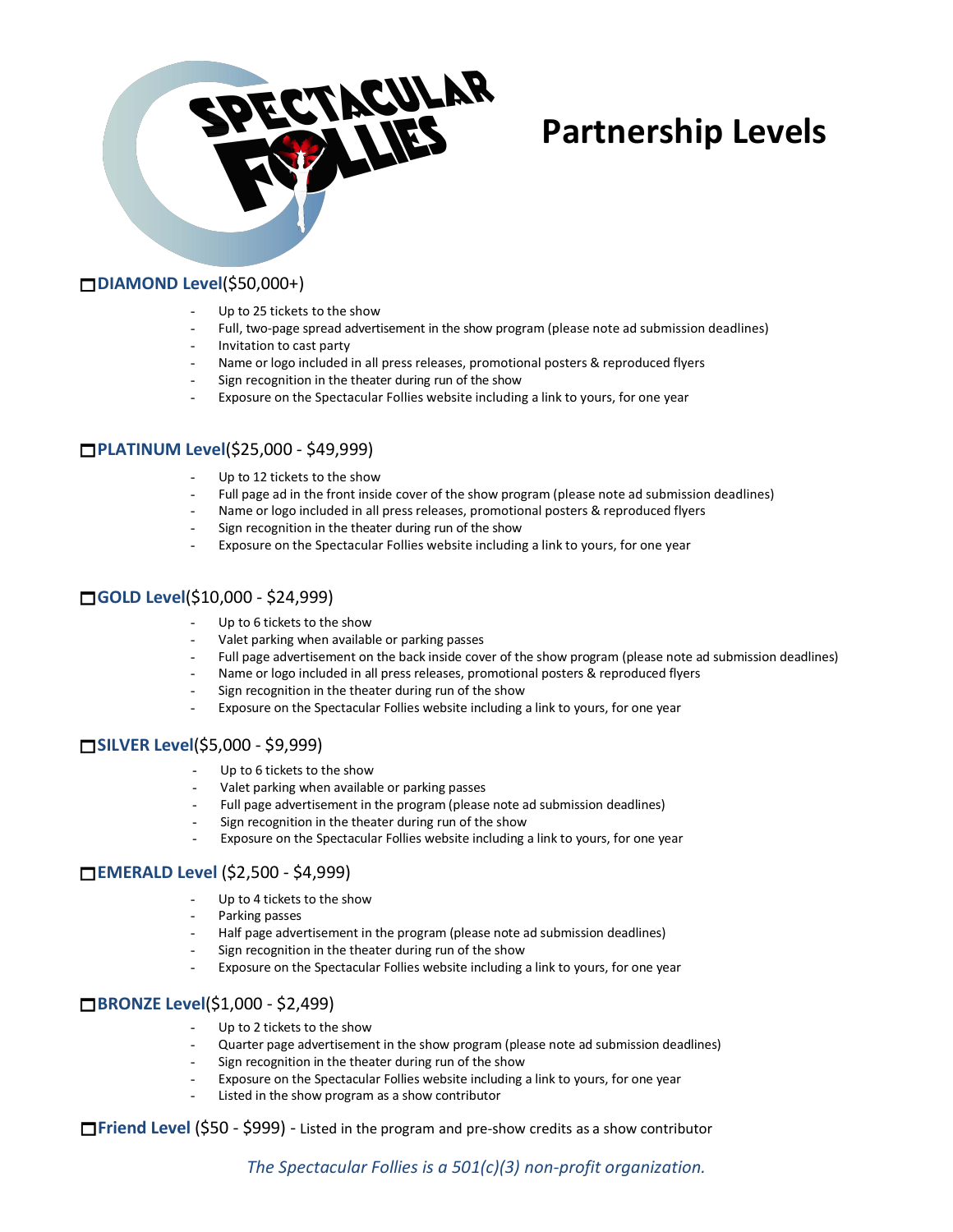# 2022 PARTNERSHIP **CONTRACT**



## **CONTACT INFORMATION**

|                                                                      | Job Title ____________________________ |  |  |  |  |  |  |  |
|----------------------------------------------------------------------|----------------------------------------|--|--|--|--|--|--|--|
| Company Name (exactly as it should appear in promotional materials): |                                        |  |  |  |  |  |  |  |
|                                                                      | Phone                                  |  |  |  |  |  |  |  |
| Email                                                                | Website                                |  |  |  |  |  |  |  |
|                                                                      | <b>Contact Name</b>                    |  |  |  |  |  |  |  |
| (for ad follow up, if different)                                     |                                        |  |  |  |  |  |  |  |

#### **2022 PARTNERSHIP ELECTION**

|                                                                                                                                                                                                                                                                                           | Level                                                 | <b>Amount</b>         | <b>Program Ad</b> | Y/N | For Office Use Only                                                                                                                                                                                                            |  | <b>BONUS</b>          |  |  |
|-------------------------------------------------------------------------------------------------------------------------------------------------------------------------------------------------------------------------------------------------------------------------------------------|-------------------------------------------------------|-----------------------|-------------------|-----|--------------------------------------------------------------------------------------------------------------------------------------------------------------------------------------------------------------------------------|--|-----------------------|--|--|
| П                                                                                                                                                                                                                                                                                         | Diamond Level (\$50,000+)                             | $\frac{1}{2}$         | Full pages (2)    |     | Date:                                                                                                                                                                                                                          |  | Partner               |  |  |
| П                                                                                                                                                                                                                                                                                         | Platinum Level (\$25,000 - \$49,999)                  | $\zeta$               | Full page         |     | Amt Rec'd:                                                                                                                                                                                                                     |  | levels<br>Diamond     |  |  |
| М                                                                                                                                                                                                                                                                                         | Gold Level (\$10,000 - \$24,999)                      | $\zeta$               | Full page         |     | $\Box$ CC $\Box$ Cash $\Box$ Check                                                                                                                                                                                             |  | thru                  |  |  |
| $\Box$                                                                                                                                                                                                                                                                                    | Silver Level (\$5,000 - \$9,999)                      |                       | Full page         |     | Check#:                                                                                                                                                                                                                        |  | Silver will<br>have a |  |  |
| М                                                                                                                                                                                                                                                                                         | Emerald Level (\$2,500-\$4,999)                       | $\frac{1}{2}$         | Half page         |     | ID:                                                                                                                                                                                                                            |  | banner                |  |  |
| П                                                                                                                                                                                                                                                                                         | Bronze Level (\$1,000 - \$2,499)                      | $\zeta$               | Quarter page      |     | Notes:                                                                                                                                                                                                                         |  | logo on<br>the        |  |  |
| П                                                                                                                                                                                                                                                                                         | Friendship - Bronze Level (\$50 - \$999)              | $\sharp$ and $\sharp$ | No                | N   |                                                                                                                                                                                                                                |  | Follies               |  |  |
|                                                                                                                                                                                                                                                                                           | Please make checks payable to the Spectacular Follies |                       |                   |     |                                                                                                                                                                                                                                |  | website               |  |  |
| <b>PAYMENT INFORMATION</b><br>American Express<br>$\n  Q VISA$<br>MasterCard<br><b>Discover</b>                                                                                                                                                                                           |                                                       |                       |                   |     |                                                                                                                                                                                                                                |  |                       |  |  |
| Card Number:                                                                                                                                                                                                                                                                              |                                                       |                       |                   |     |                                                                                                                                                                                                                                |  |                       |  |  |
|                                                                                                                                                                                                                                                                                           |                                                       |                       |                   |     |                                                                                                                                                                                                                                |  |                       |  |  |
|                                                                                                                                                                                                                                                                                           | Security Code:                                        |                       |                   |     |                                                                                                                                                                                                                                |  |                       |  |  |
|                                                                                                                                                                                                                                                                                           | Expiration Date ___ MO ___ /__ YR ____                |                       |                   |     |                                                                                                                                                                                                                                |  |                       |  |  |
| I authorize the Spectacular Follies to charge the payment fee (as indicated on the form) to my credit card.                                                                                                                                                                               |                                                       |                       |                   |     |                                                                                                                                                                                                                                |  |                       |  |  |
|                                                                                                                                                                                                                                                                                           |                                                       |                       |                   |     |                                                                                                                                                                                                                                |  |                       |  |  |
|                                                                                                                                                                                                                                                                                           |                                                       |                       |                   |     |                                                                                                                                                                                                                                |  |                       |  |  |
| <b>AGREEMENT:</b> The undersigned hereby authorizes the Spectacular Follies Board to reserve partnerships for use by this<br>company for the Spectacular Follies promotion and performances. The undersigned acknowledges receipt of and agrees to<br>abide by this Partnership Contract. |                                                       |                       |                   |     |                                                                                                                                                                                                                                |  |                       |  |  |
|                                                                                                                                                                                                                                                                                           |                                                       |                       |                   |     | Date: the contract of the contract of the contract of the contract of the contract of the contract of the contract of the contract of the contract of the contract of the contract of the contract of the contract of the cont |  |                       |  |  |
|                                                                                                                                                                                                                                                                                           |                                                       |                       |                   |     |                                                                                                                                                                                                                                |  |                       |  |  |

*Send contract and payment to: Betsy Lee, 7713 Haddington, The Colony, TX 75056*